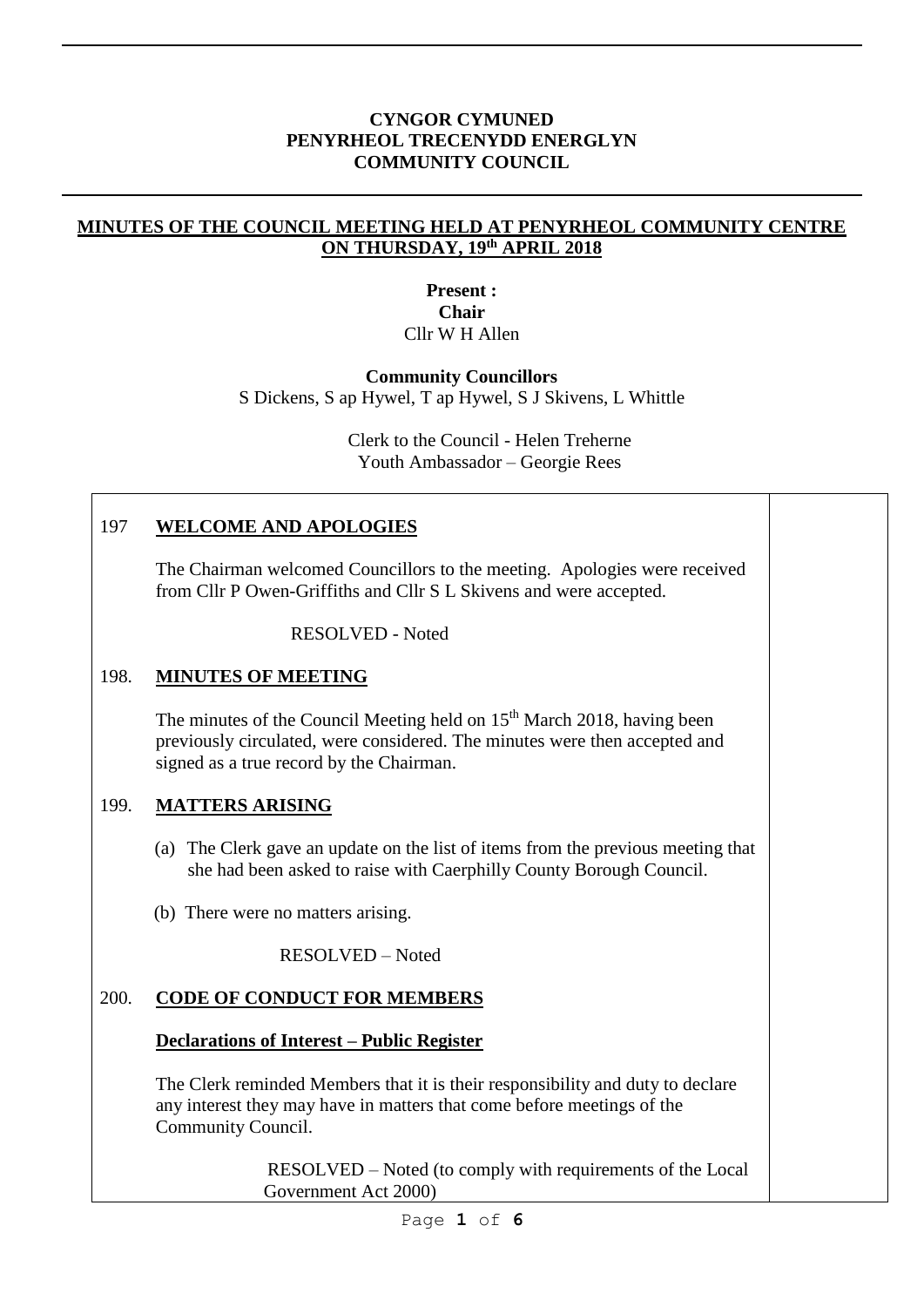# 201. **POLICE AND RELATED MATTERS**

As per agreement there were no Police in attendance. Councillors agreed that the new Your Voice priority should be illegal parking throughout the wards, especially parking on pavements and causing an obstruction. PCSO Katrina Hadji-Aghalar had also informed the Clerk that the funfair had now been cancelled as it was not financially viable for the company who ran the funfair.

RESOLVED – Clerk to inform Police of new Your Voice priority

## 202. **PLANNING APPLICATIONS**

The following planning applications were considered :

- (a) 18/0223/FULL Angel Inn, White Cross Lane, Hendredenny, Caerphilly CF83 2RL - Retain and complete extension to dining area of public house
- (b) 18/0227/FULL 13 Bryn Syriol, Penyrheol, Caerphilly CF83 2AH - Convert existing garage
- (c) 18/0242/FULL 7 Caldicot Court, Hendredenny, Caerphilly CF83 2TJ - Erect two-storey side extension
- (d) 18/0243/FULL 9 Caldicot Court, Hendredenny, Caerphilly CF83 2TJ - Erect two-storey side extension

The above planning applications/appeals were considered by the Council.

RESOLVED – in the general interest of the community that :

having been previously circulated to Members and having received no comments or objections in respect of application (a), (b), (c) and (d), the Clerk's action in informing the Planning Authority that the Council does not wish to make any comments or raise any objections to the application be noted.

## 203. **MEMBERS ITEMS**

## (a) **Various**

The Clerk gave an update of matters that have been resolved and matters that are still under discussion with CCBC.

RESOLVED – Noted

## (b) **Various**

The Clerk requested Members to advise her of any matters they have previously requested to be raised with CCBC that are still unresolved or outstanding.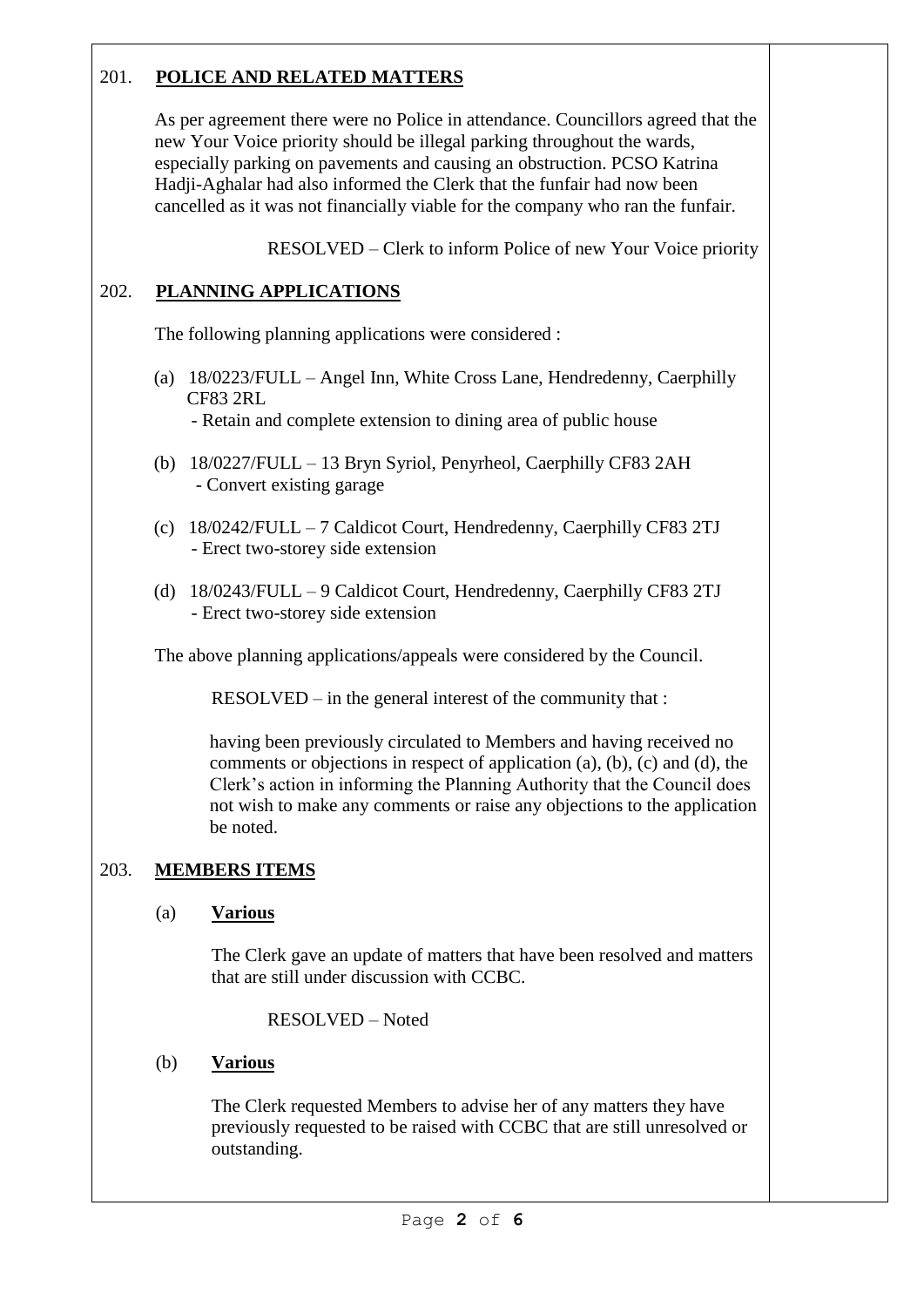|      |     | The Clerk advised Members that if they report any matters to the<br>Customer Care Line of CCBC that they obtain the log number as this is<br>very important in following up matters.                                                                              |                                             |
|------|-----|-------------------------------------------------------------------------------------------------------------------------------------------------------------------------------------------------------------------------------------------------------------------|---------------------------------------------|
|      |     | RESOLVED - Noted                                                                                                                                                                                                                                                  |                                             |
|      | (c) | <b>Various</b>                                                                                                                                                                                                                                                    |                                             |
|      |     | Cllr S Skivens reported rubbish being dumped at the rear of Gelli'r Felin,<br>along the path to Trecenydd.                                                                                                                                                        | PTE04/18 -<br>Gelli'r Felin<br>rubbish      |
|      |     | <b>RESOLVED</b> – Clerk to contact CCBC                                                                                                                                                                                                                           |                                             |
|      | (d) | <b>Various</b>                                                                                                                                                                                                                                                    |                                             |
|      |     | Cllr S Dickens reported rubbish in lane from top of Heol Fawr to Cwm<br>Ifor Park, down into Bowls Lane.                                                                                                                                                          | $PTE04/18-$<br><b>Bowls Lane</b><br>rubbish |
|      |     | <b>RESOLVED</b> – Clerk to contact CCBC                                                                                                                                                                                                                           |                                             |
|      | (e) | <b>Various</b>                                                                                                                                                                                                                                                    |                                             |
|      |     | Cllr S Dickens gave an update on problems with flats at the top of<br>Penyrheol and reported that she had spoken with CCBC officers and<br>would be putting all the information into an email and meeting with<br>CCBC officers and Police to discuss the issues. |                                             |
|      |     | <b>RESOLVED – Clerk to contact CCBC</b>                                                                                                                                                                                                                           |                                             |
|      | (f) | <b>Various</b>                                                                                                                                                                                                                                                    |                                             |
|      |     | Cllr S Dickens said that the rubbish in the Aneurin Club was still unsightly.                                                                                                                                                                                     | PTE02/2018<br>$-$ Top Shops                 |
|      |     | <b>RESOLVED</b> – Clerk to contact CCBC                                                                                                                                                                                                                           | and Aneurin<br>Club litter                  |
|      | (g) | <b>Various</b>                                                                                                                                                                                                                                                    |                                             |
|      |     | Cllr S Skivens reported that there was no grit in the grit bin at Pleasant<br>Place and that what was left at the bottom had hardened and was of no<br>use.                                                                                                       | PTE03/2015<br>- Pleasant<br>Place grit bin  |
|      |     | <b>RESOLVED</b> – Clerk to contact CCBC                                                                                                                                                                                                                           | and dog bin                                 |
| 204. |     | <b>REPORTS ON MISCELLANEOUS MEETINGS</b>                                                                                                                                                                                                                          |                                             |
|      | a)  | <b>Various</b>                                                                                                                                                                                                                                                    |                                             |
|      |     | Cllr Mrs S ap Hywel reported that she had attended :                                                                                                                                                                                                              |                                             |
|      |     | Twinning meeting.                                                                                                                                                                                                                                                 |                                             |
|      |     |                                                                                                                                                                                                                                                                   |                                             |
|      |     |                                                                                                                                                                                                                                                                   |                                             |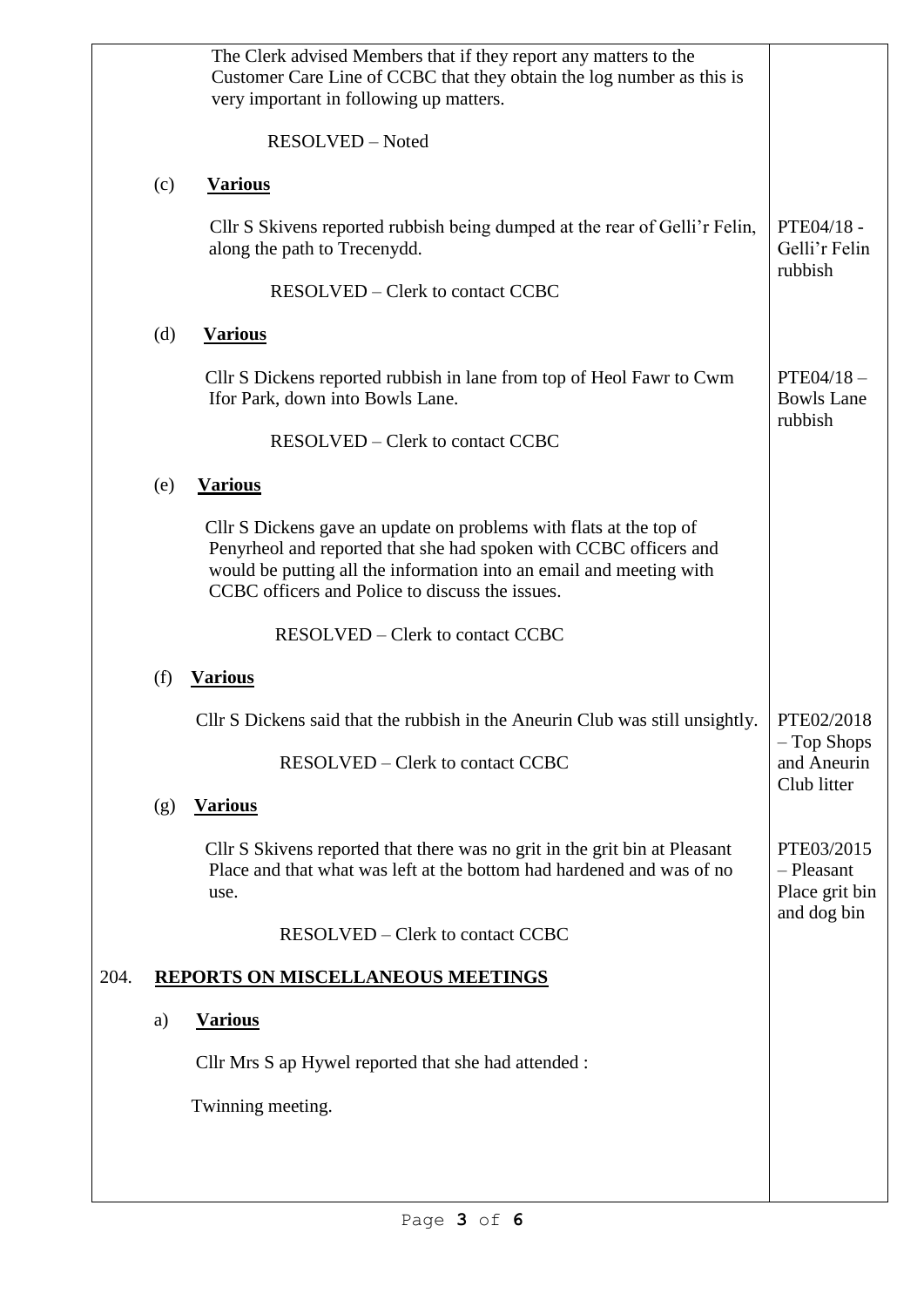## b) **Various**

Cllr S Skivens reported that he had attended :

 Playscheme Play Leader interviews; Newsletter Sub-committee; Site visit at Pleasant Place.

## 205. **YOUTH AMBASSADOR**

The Youth Ambassador reported that a new Head Girl and Head Boy had been elected for St Cenydd. She reported that a pupil had been knocked over outside St Cenydd but was not seriously injured. Cllr S Skivens asked if the Youth Ambassador could ask the Head Teacher for information on any other accidents that had occurred in the past years and to be kept informed of any future accidents.

RESOLVED – Youth Ambassador to speak to Head Teacher

## 206. **INTERNAL AUDITOR**

 It was agreed to maintain the services of Mr Roger Williams as Internal Auditor for the forthcoming year.

RESOLVED – To maintain services of Mr Roger Williams

#### 207. **QUARTERLY FINANCIAL STATEMENT, END-OF-YEAR BANK RECONCILIATION, ANNUAL ACCOUNTS FOR YEAR END 31 MARCH 2018**

 The quarterly financial statement, bank reconciliation and annual accounts were presented and were all agreed and accepted as a true record.

RESOLVED – To accept as a true record

## 208. **NEWSLETTER**

Enough articles had now been sourced for the newsletter and would be printed as soon as possible after the AGM.

RESOLVED – Noted

## 209. **NEW DATA PROTECTION LAWS**

The Clerk reported that she had attended a Clerk's workshop to discuss GDPR and presented a report/quote from Microshade. GDPR was discussed and it was resolved that the Council would use the services of Microshade for the following : remote audit at £150 and use of DPO services at £150. The remote computer audit was not required.

> RESOLVED – Clerk to attain the services of Microshade for the above services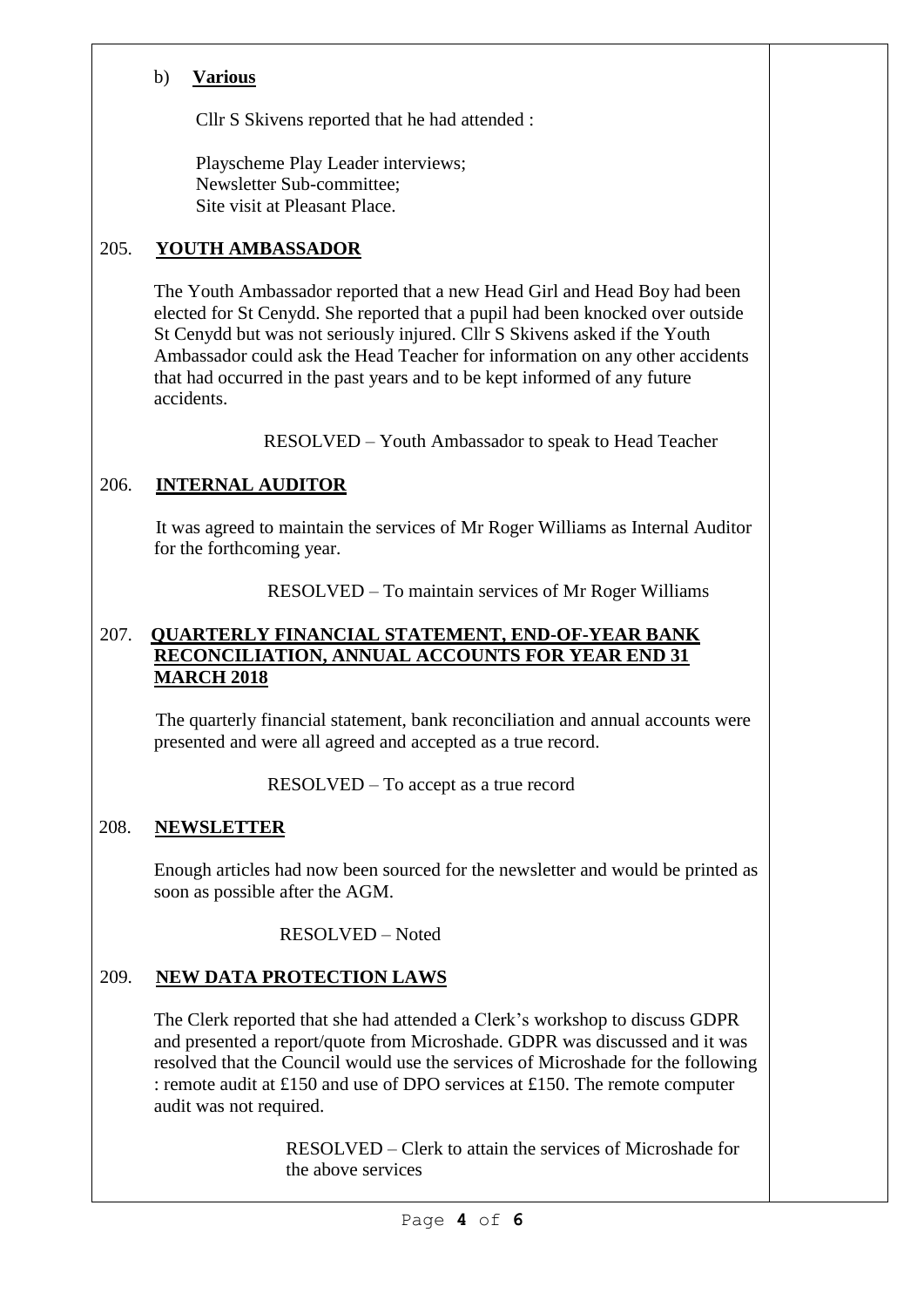## 210. **WHQS FUNDING**

A discussion took place on whether or not the Community Council wished to commit any funding towards Trecenydd Park as WHQS would look towards also funding and it was resolved that £6,000 would be committed.

RESOLVED – A total of £6,000 to be committed

# 211. **SUMMER PLAYSCHEME**

The Clerk reported that a Play Leader had now been appointed and adverts had gone out for three playworker vacancies. Interviews would take place as soon as possible.

RESOLVED – Noted

# 212. **CORRESPONDENCE**

## (a) **Press Items**

The Clerk outlined press cuttings of interest that affected the Council's area.

RESOLVED – Noted

## (b) **Caerphilly County Borough Council**

No correspondence had been received.

# (c) **General correspondence**

No correspondence had been received.

# 213. **ACKNOWLEDGEMENT OF DONATIONS**

No acknowledgements had been received.

# 214. **DONATIONS**

(a) Aber Valley Wolves

 RESOLVED – in the interest of benefit to the community that a donation of £200 be approved

(b) Penyrheol Bowling Club

 RESOLVED – in the interest of benefit to the community that a donation of £200 be approved

(c) Penyrheol Ladies Bowling Club

 RESOLVED – in the interest of benefit to the community that a donation of £200 be approved